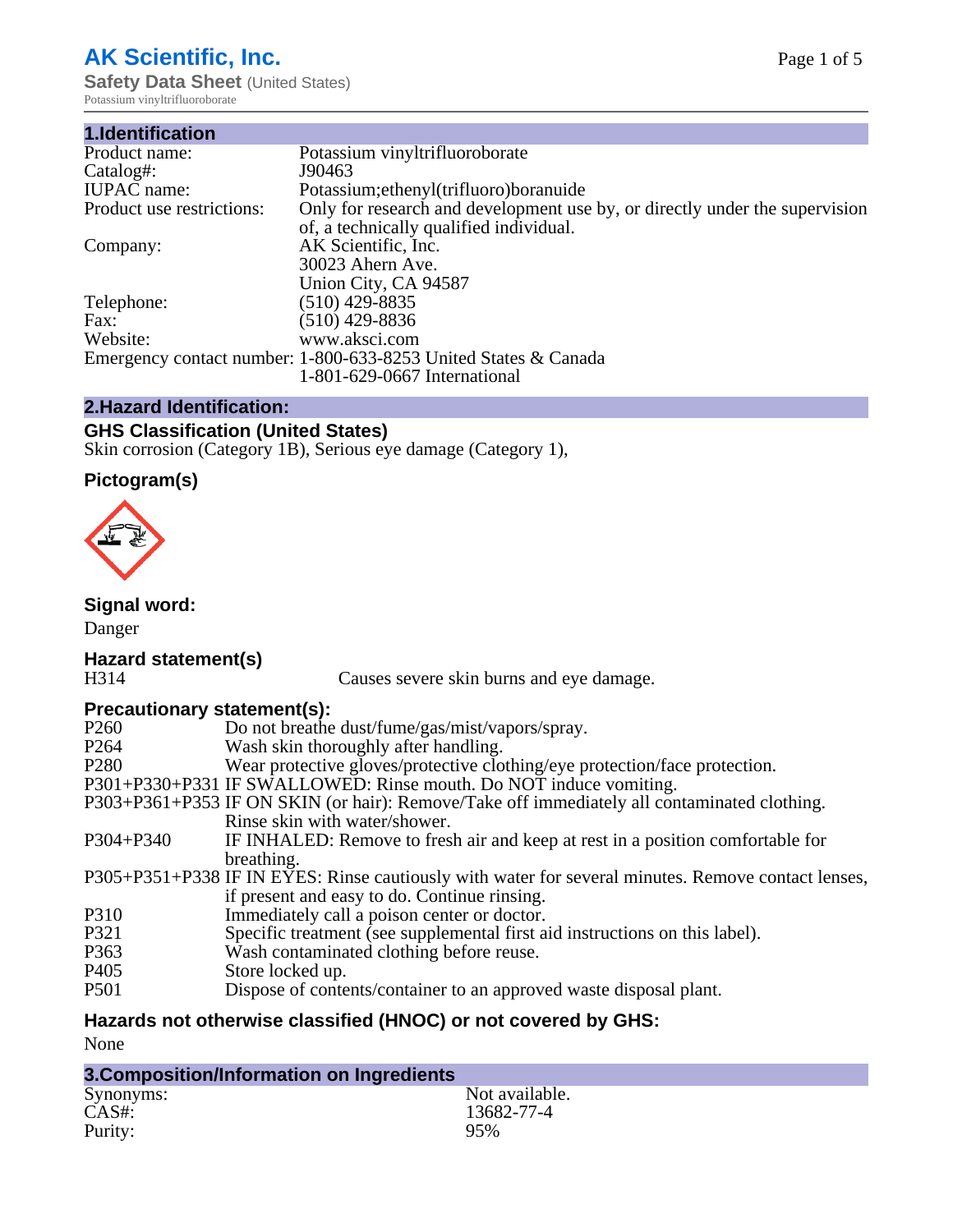EC: Not available.

## **4. First Aid Measures**

**General Information:** Immediately remove any clothing contaminated by the product. Move out of dangerous area. Consult a physician and show this safety data sheet.

**Inhalation:** Move person to fresh air. If not breathing, give artificial respiration. If breathing is difficult, give oxygen. Obtain medical aid.

**Skin contact:** Immediately flush skin with running water for at least 15 minutes while removing contaminated clothing and shoes. Wash clothing before reuse. Obtain medical aid immediately.

**Eye contact:** Immediately flush open eyes with running water for at least 15 minutes. Obtain medical aid immediately.

**Ingestion:** Do NOT induce vomiting without medical advice. Rinse mouth with water. Never administer anything by mouth to an unconscious person. Obtain medical aid immediately.

**Most important symptoms and effects, both acute and delayed:** No further information available. Please see sections 2 and 11.

**Indication of any immediate medical attention and special treatment needed:** No further information available.

### **5. Fire Fighting Measures**

**Suitable extinguishing media:** Use water spray, dry chemical, carbon dioxide, or chemical foam. **Specific hazards arising from the chemical:** Carbon oxides, Boron oxides, Hydrogen fluoride, Potassium oxides.

**Advice for firefighters:** As in any fire, wear a NIOSH-approved or equivalent, pressure-demand, self-contained breathing apparatus and full protective gear. During a fire, irritating and highly toxic gases may be generated by thermal decomposition or combustion.

### **6. Accidental Release Measures**

**Personal precautions, protective equipment and emergency procedures:** Wear protective equipment and keep unprotected personnel away. Ensure adequate ventilation. Remove all sources of ignition. Prevent further leak or spill if safe to do so. For personal protective equipment, please refer to section 8.

**Environmental precautions:** Do not let product enter drains, other waterways, or soil.

**Methods and materials for containment and cleaning up:** Prevent further leak or spill if safe to do so. Vacuum, sweep up, or absorb with inert material and place into a suitable disposal container. Consult local regulations for disposal. See section 13 for further disposal information.

#### **7. Handling and Storage**

**Precautions for safe handling:** Avoid contact with skin, eyes, and personal clothing. Wash hands thoroughly after handling. Avoid breathing fumes. Use only with adequate ventilation. Wear suitable protective clothing, gloves, and eye/face protection. Keep away from sources of ignition. Minimize dust generation and accumulation. Keep container tightly closed. Open and handle container with care. Do not eat, drink, or smoke while handling.

**Conditions for safe storage, including any incompatibilities:** Store in a tightly-closed container when not in use. Store in a cool, dry, well-ventilated area away from incompatible substances. Keep away from sources of ignition.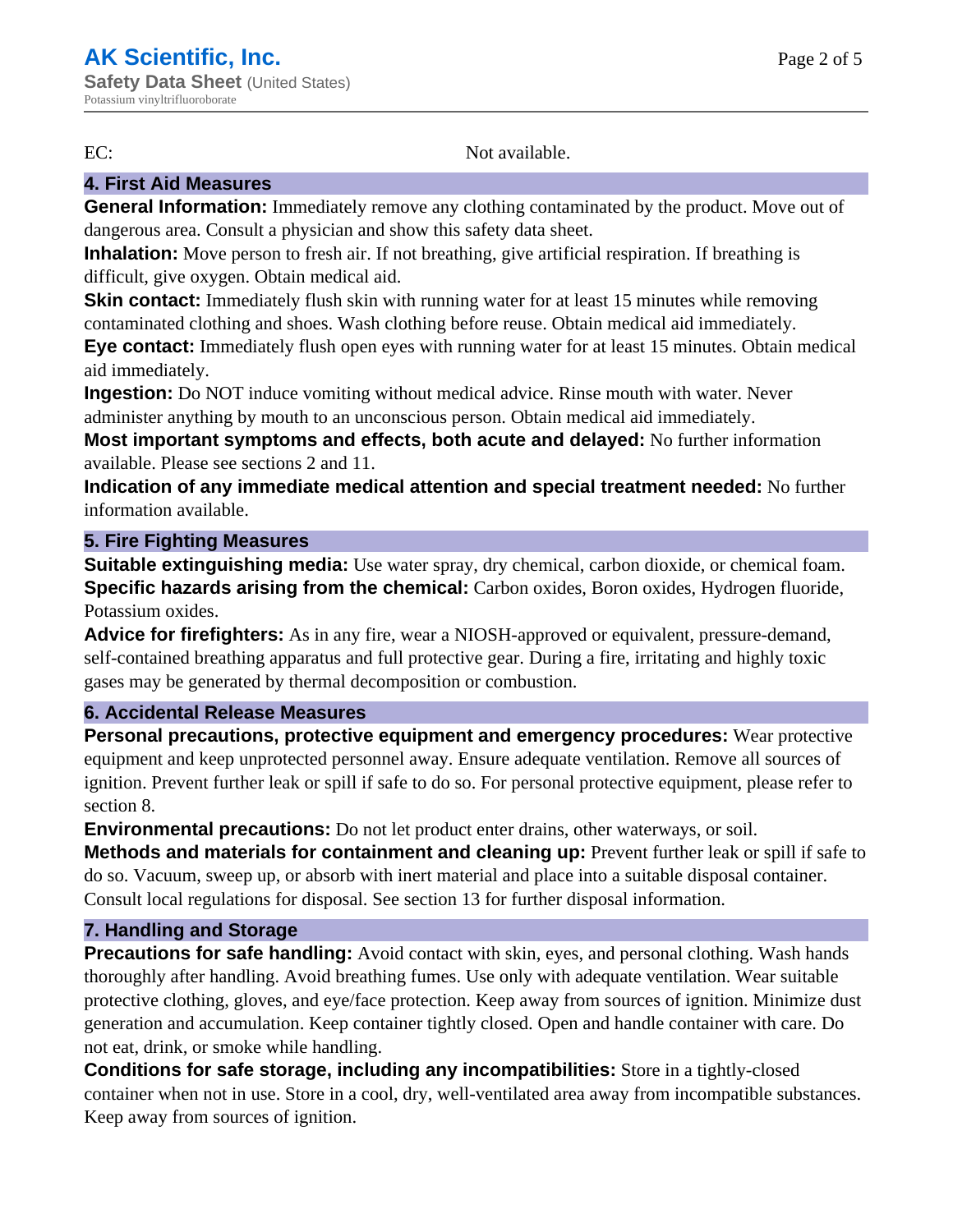**Safety Data Sheet** (United States) Potassium vinyltrifluoroborate

#### **8. Exposure Controls/Personal Protection**

#### **Exposure limits:**

| $OSHA$ PEL:       | Not available. |
|-------------------|----------------|
| NIOSH REL:        | Not available. |
| <b>ACGIH TLV:</b> | Not available. |

**Appropriate engineering controls:** Avoid contact with skin, eyes, and clothing. Wash hands before breaks and immediately after handling the product. Facilities storing or utilizing this material should be equipped with an eyewash fountain. Use adequate general and local exhaust ventilation to keep airborne concentrations low.

#### **Personal protection**

- Eyes: Based on an evaluation of the eye or face hazards present, wear chemical splash-resistant safety glasses or goggles with side protection. A face shield may be appropriate in some workplaces. Use eyewear tested and approved under appropriate government standards such as OSHA 29 CFR 1910.133 or EU EN166.
- Hands: Wear gloves selected based on an evaluation of the possible hazards to hands and skin, the duration of use, the physical conditions of the workplace, and the chemical resistance and physical properties of the glove material.
- Skin and body: Protective clothing must be selected based on the hazards present in the workplace, the physical environment, the duration of exposure, and other factors. No fabric can provide protection against all potential hazards; therefore it is important to select the appropriate protective clothing for each specific hazard. At the minimum, wear a laboratory coat and close-toed footwear.
- Respiratory: Respirators are not a substitute for accepted engineering control measures such as enclosure or confinement of the operation, general and local ventilation, and substitution of less toxic materials. When respiratory personal protective equipment is appropriate based on an assessment of respiratory hazards in the workplace, use a NIOSH- or CEN-certified respirator.

### **9. Physical and Chemical Properties**

| <b>Physical State:</b>            | White to off-white powder |
|-----------------------------------|---------------------------|
| Molecular Formula:                | C2H3BF3K                  |
| Molecular Weight:                 | 133.95                    |
| Odor:                             | Not available.            |
| pH:                               | Not available.            |
| <b>Boiling Point Range:</b>       | Not available.            |
| Freezing/Melting Point:           | $230 - 244$ °C            |
| <b>Flash Point:</b>               | Not available.            |
| <b>Evaporation Rate:</b>          | Not available.            |
| Flammability (solid, gas):        | Please see section 2.     |
| Explosive limits:                 | Not available.            |
| Vapor Pressure:                   | Not available.            |
| Vapor Density:                    | Not available.            |
| Solubility:                       | Not available.            |
| <b>Relative Density:</b>          | Not available.            |
| Refractive Index:                 | Not available.            |
| Volatility:                       | Not available.            |
| <b>Auto-ignition Temperature:</b> | Not available.            |
| <b>Decomposition Temperature:</b> | Not available.            |
| <b>Partition Coefficient:</b>     | Not available.            |
|                                   |                           |

#### **10. Stability and Reactivity**

Reactivity: Not available.<br>
Chemical stability: Stable under re Possibility of hazardous reactions: Not available.

Stable under recommended temperatures and pressures.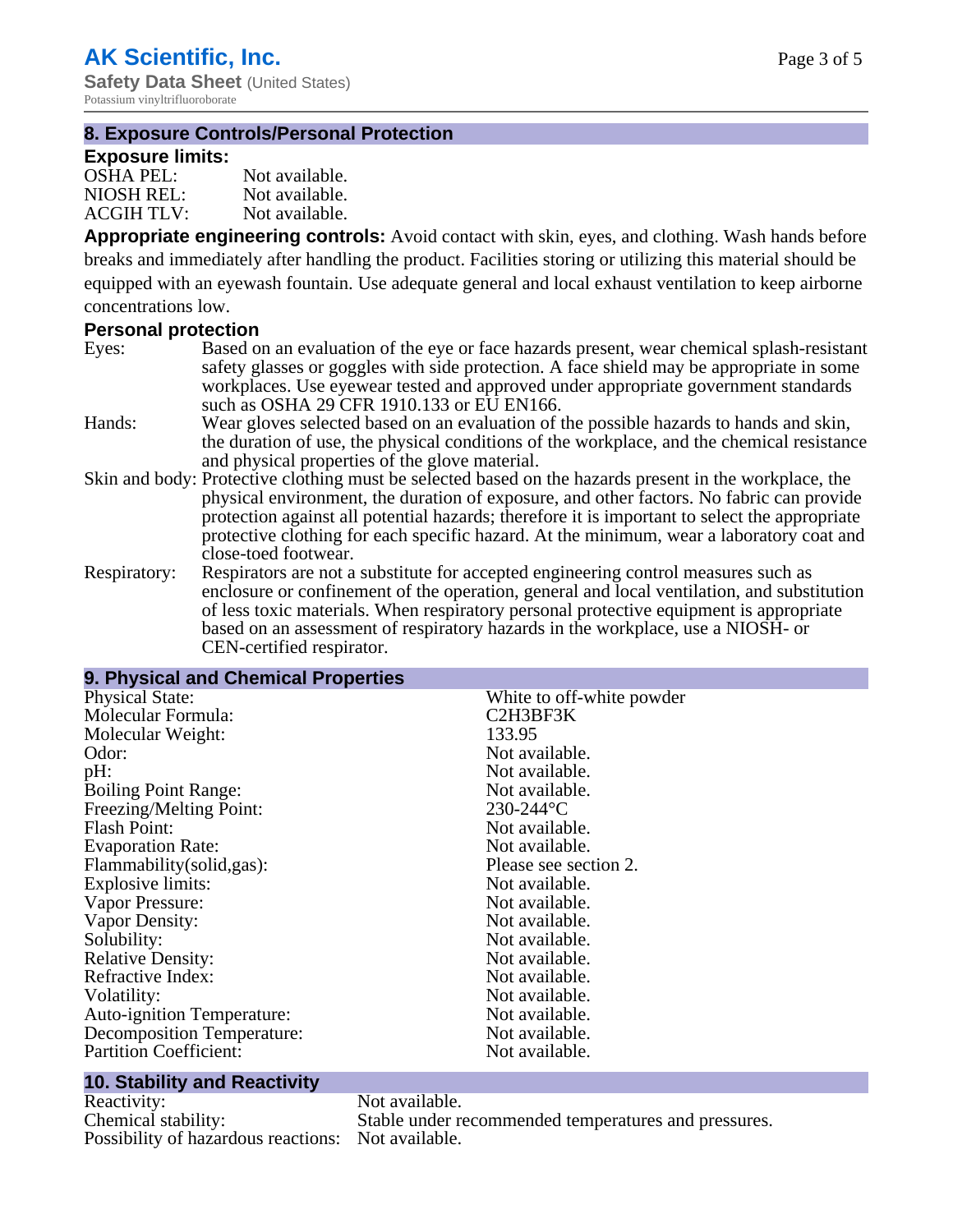| Conditions to avoid:    | Dust generation.                                                                                    |
|-------------------------|-----------------------------------------------------------------------------------------------------|
| Incompatible materials: | Strong oxidizing agents.                                                                            |
|                         | Hazardous decomposition products: Carbon oxides, Boron oxides, Hydrogen fluoride, Potassium oxides. |

| <b>11. Toxicological Information</b>           |                                                     |
|------------------------------------------------|-----------------------------------------------------|
| RTECS#                                         | Not available.                                      |
| Acute toxicity:                                | Not available.                                      |
| Routes of exposure:                            | Inhalation, eye contact, skin contact, ingestion.   |
| Symptoms related to the physical, chemical and | Skin contact may result in inflammation             |
| toxicological characteristics:                 | characterized by itching, scaling, reddening,       |
|                                                | blistering, pain or dryness. Eye contact may result |
|                                                | in redness, pain or severe eye damage. Inhalation   |
|                                                | may cause irritation of the lungs and respiratory   |
|                                                | system. Overexposure may result in serious illness  |
|                                                | or death.                                           |

#### **Carcinogenicity**

| Not classified.                                                                                       |
|-------------------------------------------------------------------------------------------------------|
| Not listed.                                                                                           |
| Not listed.                                                                                           |
| Acute toxic effects: Inflammation of the eye is characterized by redness, watering, and itching. Skin |
| inflammation is characterized by itching, scaling, reddening, or, occasionally,                       |
| blistering.                                                                                           |
|                                                                                                       |

| <b>12. Ecological Information</b> |                |
|-----------------------------------|----------------|
| Ecotoxicity:                      | Not available. |
| Persistence and degradability:    | Not available. |
| Bioaccumulative potential:        | Not available. |
| Mobility in soil:                 | Not available. |
| Other adverse effects:            | Not available. |

#### **13. Disposal Considerations**

Disposal of waste: Chemical waste generators must determine whether a discarded chemical is classified as hazardous waste. US EPA guidelines for the classification determination are listed in 40 CFR 261.3. Additionally, waste generators must consult state and local hazardous waste regulations to ensure complete and accurate classification. Observe all federal, state and local regulations when disposing of the substance.

Disposal of packaging: Do not reuse containers. Dispose of as unused product.

#### **14. Transportation Information**

#### **DOT (United States)**

| UN number:<br>Proper shipping name: | <b>UN3261</b><br>Corrosive solid, acidic, organic, n.o.s. (Potassium vinyltrifluoroborate) |
|-------------------------------------|--------------------------------------------------------------------------------------------|
| Transport hazard class:             | 8;Corrosive                                                                                |
| Packing group:                      |                                                                                            |
| <b>IATA</b>                         |                                                                                            |
| UN Number:                          | <b>UN3261</b>                                                                              |
| Proper shipping name:               | Corrosive solid, acidic, organic, n.o.s. (Potassium vinyltrifluoroborate)                  |
| Transport hazard class:             | 8;Corrosive                                                                                |
| Packing group:                      |                                                                                            |
|                                     |                                                                                            |

### **15. Regulatory Information**

#### **TSCA (United States)**

This product is NOT on the EPA Toxic Substance Control Act (TSCA) inventory. The product is